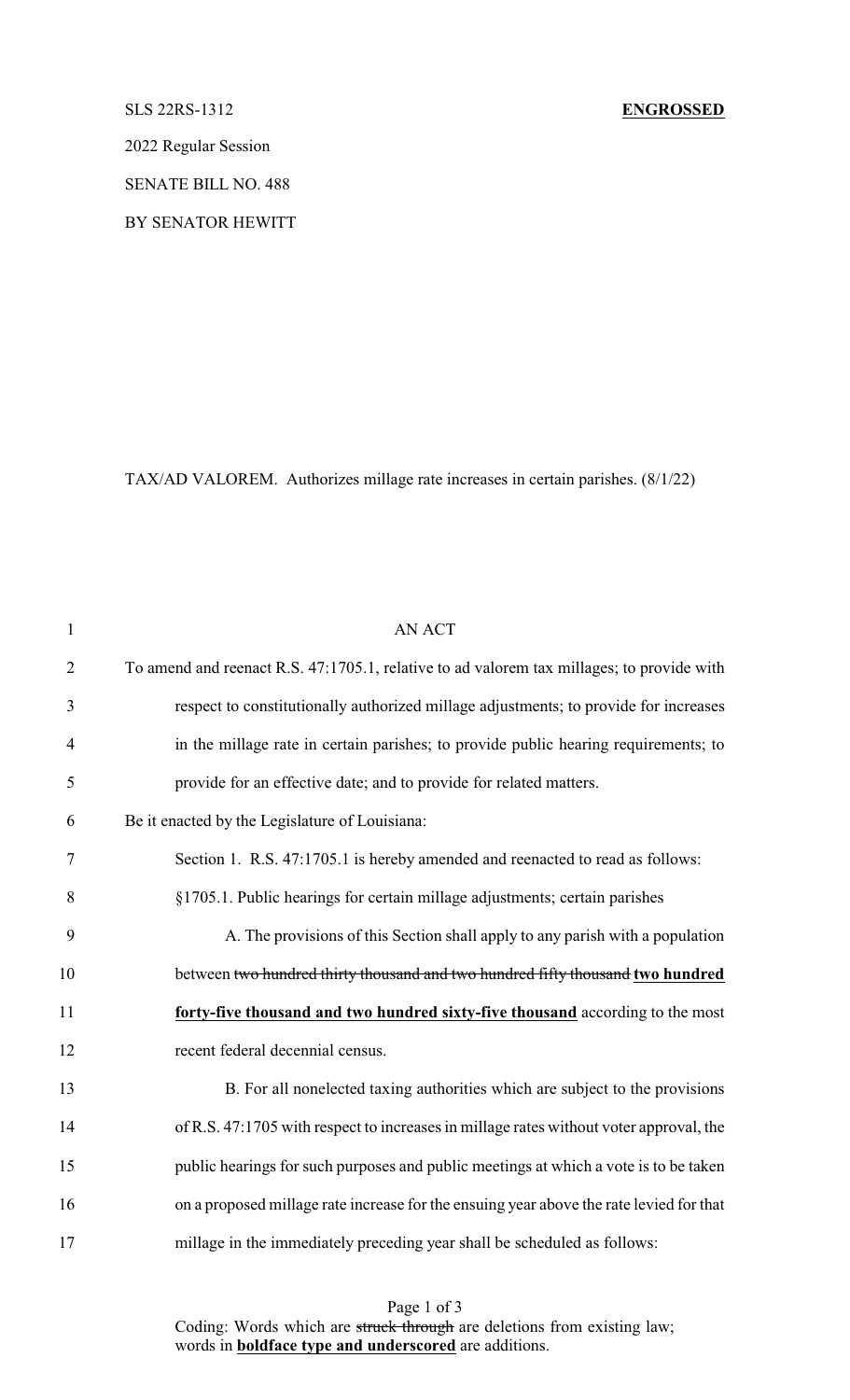| $\mathbf{1}$   | (1) The public hearings and public meetings shall be conducted at the                 |
|----------------|---------------------------------------------------------------------------------------|
| 2              | location at which the parish governing authority regularly conducts its meetings.     |
| 3              | (2) The parish governing authority shall establish a schedule of specific dates       |
| $\overline{4}$ | and times for the conduct of the public hearings and public meetings. At the          |
| 5              | discretion of the parish governing authority, public hearings and public meetings on  |
| 6              | the same date shall be scheduled sequentially in a manner which allows for the        |
| 7              | maximum opportunity for taxpayer attendance to the greatest degree practicable.       |
| 8              | Further, the schedule shall be configured to facilitate the opportunity for an        |
| 9              | interested property owner from a particular geographic area to be in attendance       |
| 10             | regarding consideration of various taxing authorities' proposed increases in millages |
| 11             | that affect his property.                                                             |

The original instrument and the following digest, which constitutes no part of the legislative instrument, were prepared by James Benton.

|                  | <b>DIGEST</b>        |        |
|------------------|----------------------|--------|
| SB 488 Engrossed | 2022 Regular Session | Hewitt |

Present constitution permits adjustments in millage rates without voter approval under certain circumstances. Such millage rate increases require approval of two-thirds vote of the governing authority of the taxing authority at a public hearing held for such purpose.

Proposed law retains present law.

Present law applies to any parish with a population between 230,000 and 250,000 according to the 2010 federal decennial census.

Proposed law provides that present law applies to any parish with a population between 245,000 and 265,000 according to the 2010 federal decennial census.

Present law provides that for all nonelected taxing authorities which are subject to the provisions of present law with respect to increases in millage rates without voter approval, the public hearings and public meetings at which a vote is to be taken on a proposed millage rate increase for the ensuing year above the rate levied for that millage in the immediately preceding year shall be scheduled as follows:

- (1) The public hearings and public meetings shall be conducted at the location at which the parish governing authority regularly conducts its meetings.
- (2) The parish governing authority shall establish a schedule of specific dates and times for the conduct of the public hearings and public meetings.

Effective August 1, 2022.

(Amends R.S. 47:1705.1)